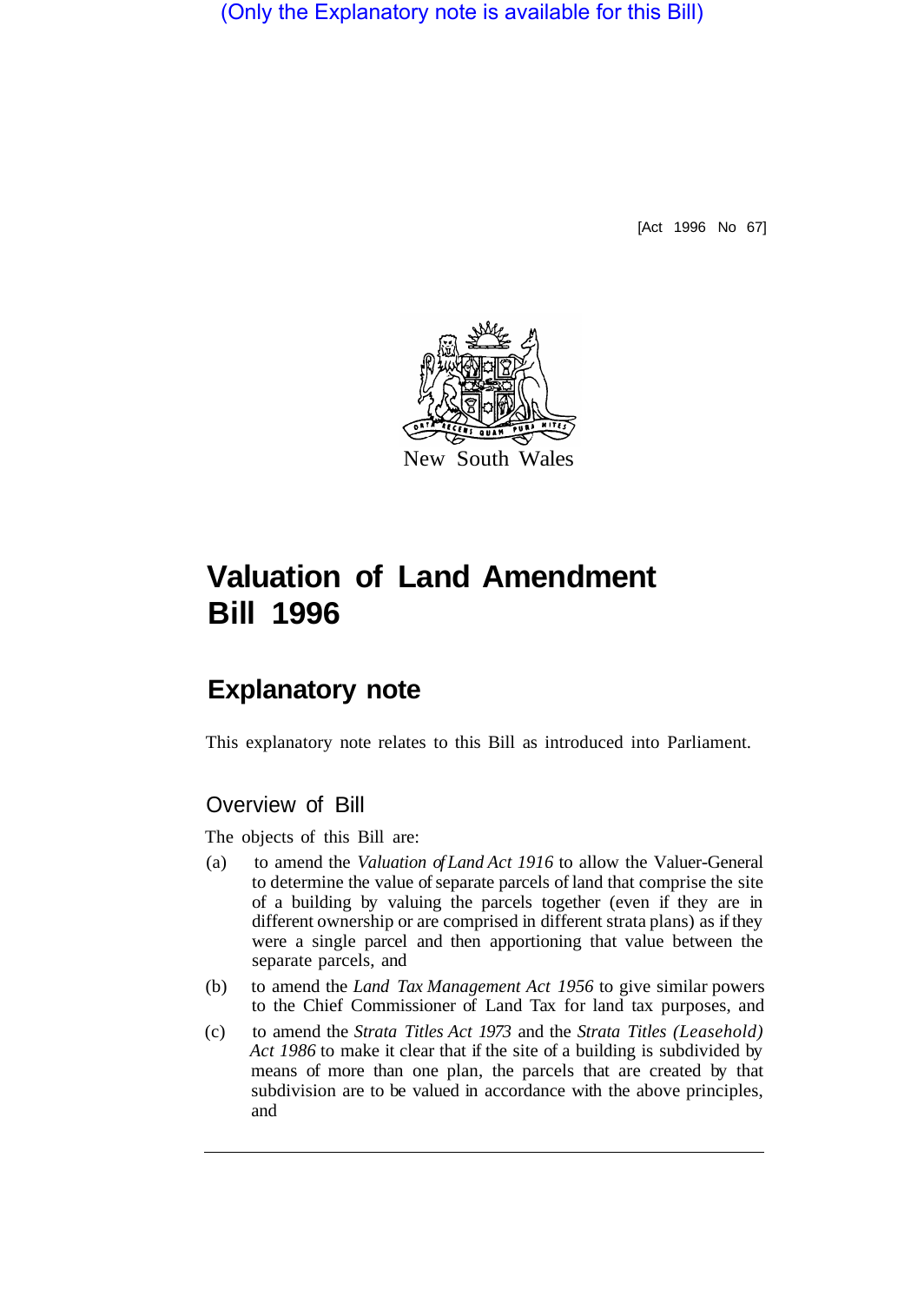Valuation of Land Amendment Bill 1996 [Act 1996 No 67]

Explanatory note

- (d) to amend the *Valuation of Land Act 1916* to make it clear that excavation and other work done for the purpose of the erection of a building are to be considered to be land improvements for valuation purposes, and
- (e) to make minor amendments to the *Valuation of Land Act 1916,* for the purpose of inserting appropriate cross-references to the relevant valuation provisions contained in the *Strata titles Act 1973,* the *Strata Titles (Leasehold) Act 1986* and the *Heritage Act 1977.*

#### Outline of provisions

**Clause 1** sets out the name (also called the short title) of the proposed Act.

**Clause 2** provides for the commencement of the proposed Act on a day or days to be appointed by proclamation.

**Clause 3** is a formal provision giving effect to the amendments to the *Valuation of Land Act 1916* set out in Schedule 1.

**Clause 4** is a formal provision giving effect to the amendments to the *Land Tax Management Act 1956* set out in Schedule 2.

**Clause 5** is a formal provision giving effect to the amendments to the *Strata Titles Act I973* set out in Schedule 3.

**Clause 6** is a formal provision giving effect to the amendments to the *Strata Titles (Leasehold) Act 1986* set out in Schedule 4.

#### **Schedule 1 Amendment of Valuation of Land Act 1916**

#### **Valuation of parcels of land that form the site of a building**

Amendments to the *Valuation of Land Act 1916* provide for the method of valuing parcels of land where the site of a building is subdivided into separate parcels of land. For instance, the new valuation method will apply where a building is the subject of more than one strata plan, or one or more strata plans and a deposited plan, with each plan relating to different parts of the building.

The new provision allows the Valuer-General to value all of the parcels of land that are created by the subdivision together as if they comprised a single parcel. The value of each separate parcel is then to be obtained by apportioning the total value between the parcels on the basis of their respective rental values. (See Schedule 1 [5])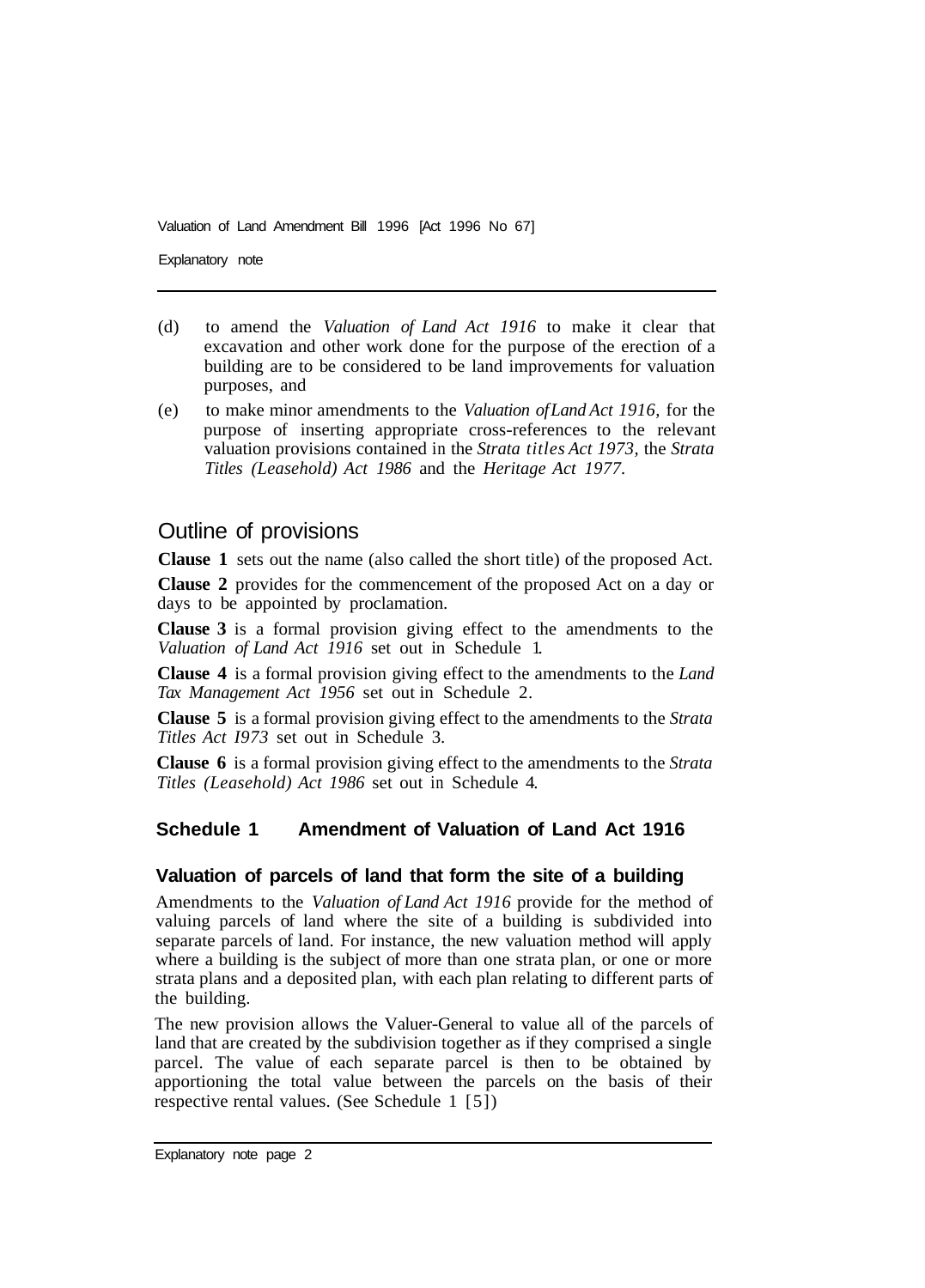Valuation of Land Amendment Bill 1996 [Act 1996 No 67]

Explanatory note

This method of valuation will apply only if at least 2 of the parcels created by the subdivision are adjoined horizontally (one above the other).

The object of this amendment is to overcome one aspect of the decision of the Land and Environment Court in *Perpetual Trustee Co Ltd v Valuer-General* (1994) 83 LGERA 206. That case involved the valuation of a parcel of land used as an underground car park. The rest of the building (erected on top of the car park) was comprised in a separate parcel. The Court noted that a parcel of land is to be valued under the Act by assuming it is in its virgin condition but that the adjoining land and environs are in their existing condition. Accordingly, the value of the land used as a car park had to be obtained by determining the capital sum that the land might realise, having regard to the need to build the car park *after* the building on top of the parcel was erected.

That valuation method resulted in the total value of the land used as a car park, together with the land used for the rest of the building, being less than it would have been if the whole of the building (including the car park) had been comprised in a single parcel of land.

#### **Land improvements**

The definition of *land improvements* is amended to make it clear that the excavation, filling, grading or levelling of land for the purpose of the erection of a building, work or structure (other than for the purpose of works of irrigation or conservation) is a land improvement. (See Schedule 1 [l])

This amendment aims to overcome another aspect of the Land and Environment Court decision in *Perpetual Trustee Co Ltd v Valuer-General*  (1 994) 83 LGERA 206. The Court said that the excavation for a building is not necessarily a land improvement because it does not necessarily restore or improve land surface.

The effect of the amendment is that the value of any excavation or similar work done for the purpose of erecting a building will be included in the land value of the land.

#### **Minor changes**

Notes are inserted in the Act to refer the reader to the valuation provisions contained in the *Strata Titles Act 1973,* the *Strata Titles (Leasehold) Act 1986*  and the *Heritage Act 1977.* (See Schedule 1 [2], [3] and [4])